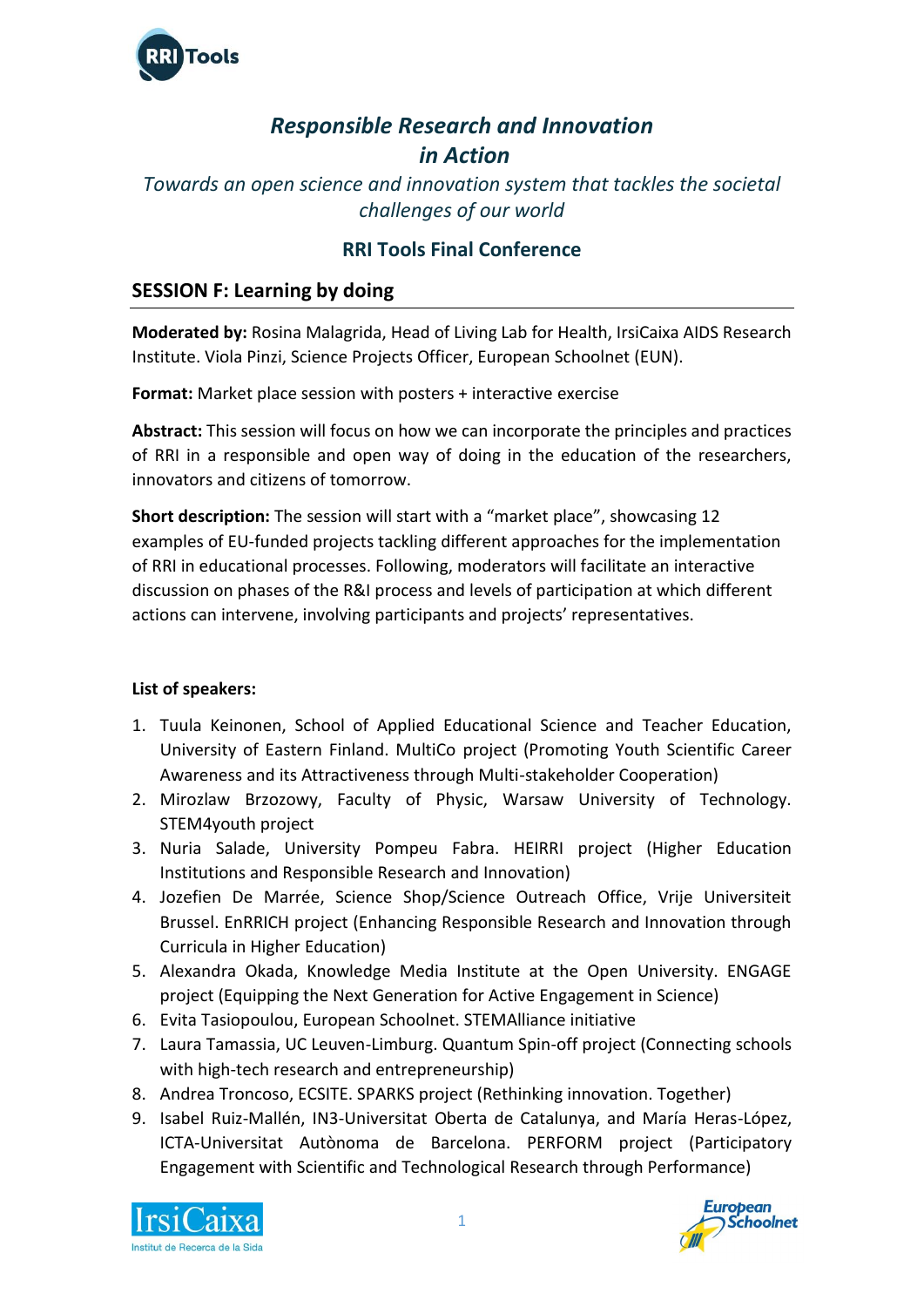

- 10. Josep Carreras, Education and Public Engagement at Living Lab for Health, IrsiCaixa. Xplore Health project
- 11. Meie van Laar, NEMO Science Museum. HYPATIA project
- 12. Ilse Marshalek, Zentrum for Social Innovation. NanOpinion project (Monitoring public opinion on Nanotechnology in Europe)

| Programme of the |                                                                              | <b>Activity</b>                                                                                                                                                                                                                                                                                                                                                                                                                                                                                                | Length                     |
|------------------|------------------------------------------------------------------------------|----------------------------------------------------------------------------------------------------------------------------------------------------------------------------------------------------------------------------------------------------------------------------------------------------------------------------------------------------------------------------------------------------------------------------------------------------------------------------------------------------------------|----------------------------|
| session          |                                                                              |                                                                                                                                                                                                                                                                                                                                                                                                                                                                                                                |                            |
| 10.30            | <b>Session</b><br>introduction                                               | Introduction to session programme                                                                                                                                                                                                                                                                                                                                                                                                                                                                              | 10 min.                    |
|                  |                                                                              | Introduction to participants                                                                                                                                                                                                                                                                                                                                                                                                                                                                                   |                            |
|                  |                                                                              | Introduction to the evolution of STEAM<br>education to fulfil RRI requirements                                                                                                                                                                                                                                                                                                                                                                                                                                 |                            |
| 10.40            | <b>Market place</b>                                                          | Participants move around the room to visit<br>posters and find out about projects<br>presented. Short presentations of posters by<br>one representative standing by the posters<br>which are located around the room (think<br>about 3 messages, sell your product within<br>maximum 5' presentations). Presenters<br>should try to highlight very briefly the levels<br>of participation of different actors within the<br>project and the phases of the R&I process<br>where such participation takes place. | 30 min.                    |
| 11.10            | <b>Interactive</b><br>exercise<br>(see Annex 1<br>and 2 for<br>explanations) | Presentation of exercise<br>Question 1: Collaboration during different<br>phases of R&I within the learning process<br>Question 2: Levels of participation of                                                                                                                                                                                                                                                                                                                                                  | 5 min.<br>5 min.<br>5 min. |
|                  |                                                                              | different stakeholders during the learning<br>process<br>Question 3: Time for collective reflection                                                                                                                                                                                                                                                                                                                                                                                                            | 30 min.                    |
| 11.55            | <b>Closing</b><br>remarks                                                    |                                                                                                                                                                                                                                                                                                                                                                                                                                                                                                                | 5 min.                     |
| 12.00            | End of                                                                       |                                                                                                                                                                                                                                                                                                                                                                                                                                                                                                                |                            |
|                  | session                                                                      |                                                                                                                                                                                                                                                                                                                                                                                                                                                                                                                |                            |
|                  |                                                                              |                                                                                                                                                                                                                                                                                                                                                                                                                                                                                                                |                            |



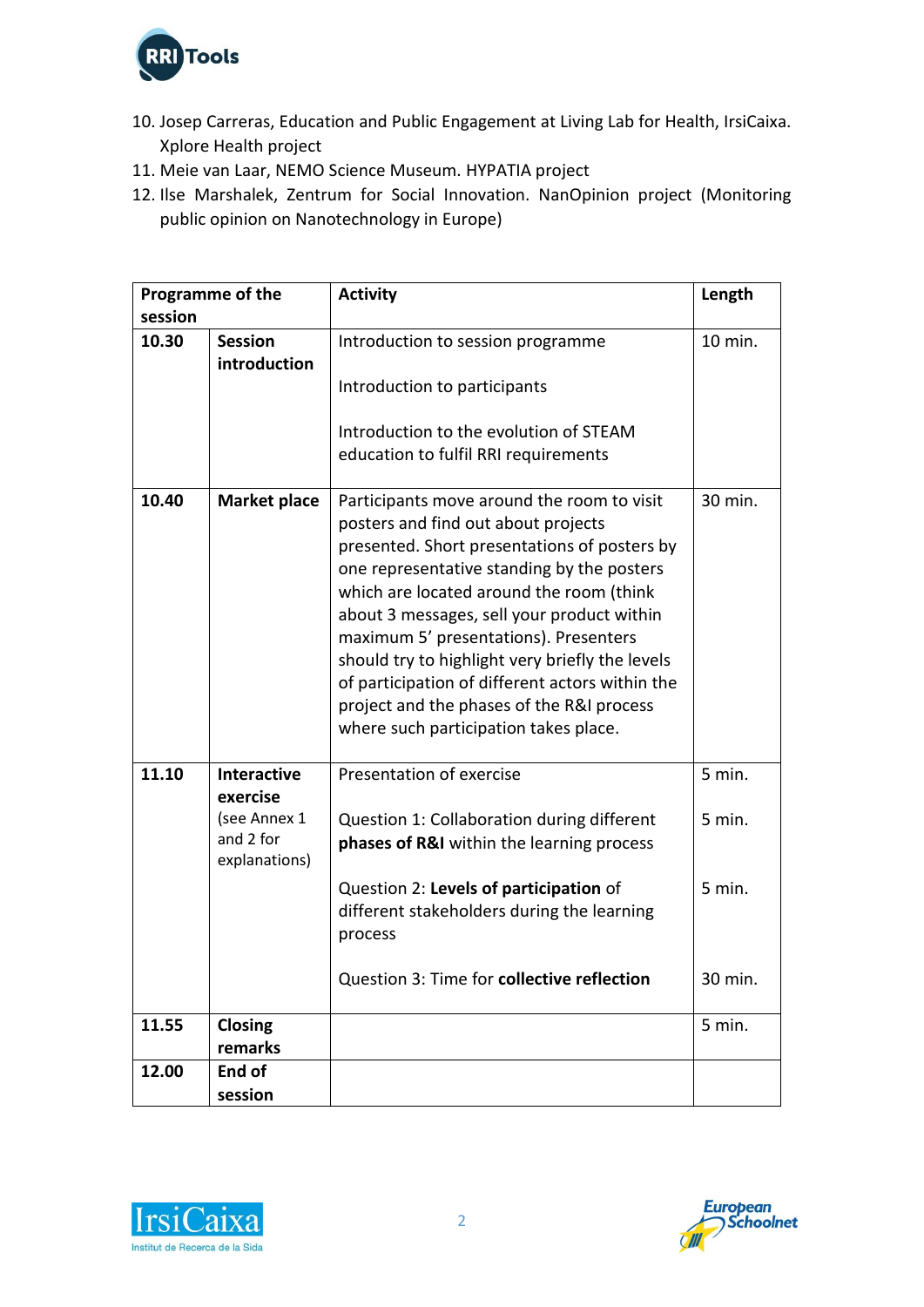

# **Annex 1. Description of interactive exercise**

### **Presentation**

During the presentation of the exercise, the convenors introduce **the phases of R&I** where different stakeholders are called to collaborate within RRI (programme development, project definition, project execution, implementation, evaluation, dissemination) and the **ladder of participation** (communication, consultation, involvement, collaboration, delegated power) – see Annex 2 for explanations.

## **Question 1. COLLABORATION DURING DIFFERENT PHASES OF R&I:**

# **The educational projects presented promote collaboration of different stakeholders during different phases of the R&I process. In which phases did/do you promote collaboration?**

The speakers are invited to go to the stage and position themselves above different signs located on the floor indicating the different phases of the R&I process. They will choose where to be located depending on the phase where they promote participation of different actors within their educational projects.

## **Question 2. LEVELS OF PARTICIPATION:**

# **The educational projects promote different levels of participation among the different stakeholders during the learning process. Which sort of participation are you promoting?**

The speakers are invited to take a card or different cards indicating one of the different levels of participation. They will choose the card/s depending on the level of participation of different actors within their educational projects.

## **Question 3. Collective reflection**

Facilitators choose 4 volunteers among the speakers to briefly explain (3 min maximum):

- Why they chose the locations and cards.
- How they could improve the level of participation or the engagement in the phases where they open the process (obstacles and opportunities)

The facilitator invites the audience to participate. The public is invited to join the stage to fulfil the spaces that are empty and to briefly explain how their project facilitates participation at that phase of the process of R&I.



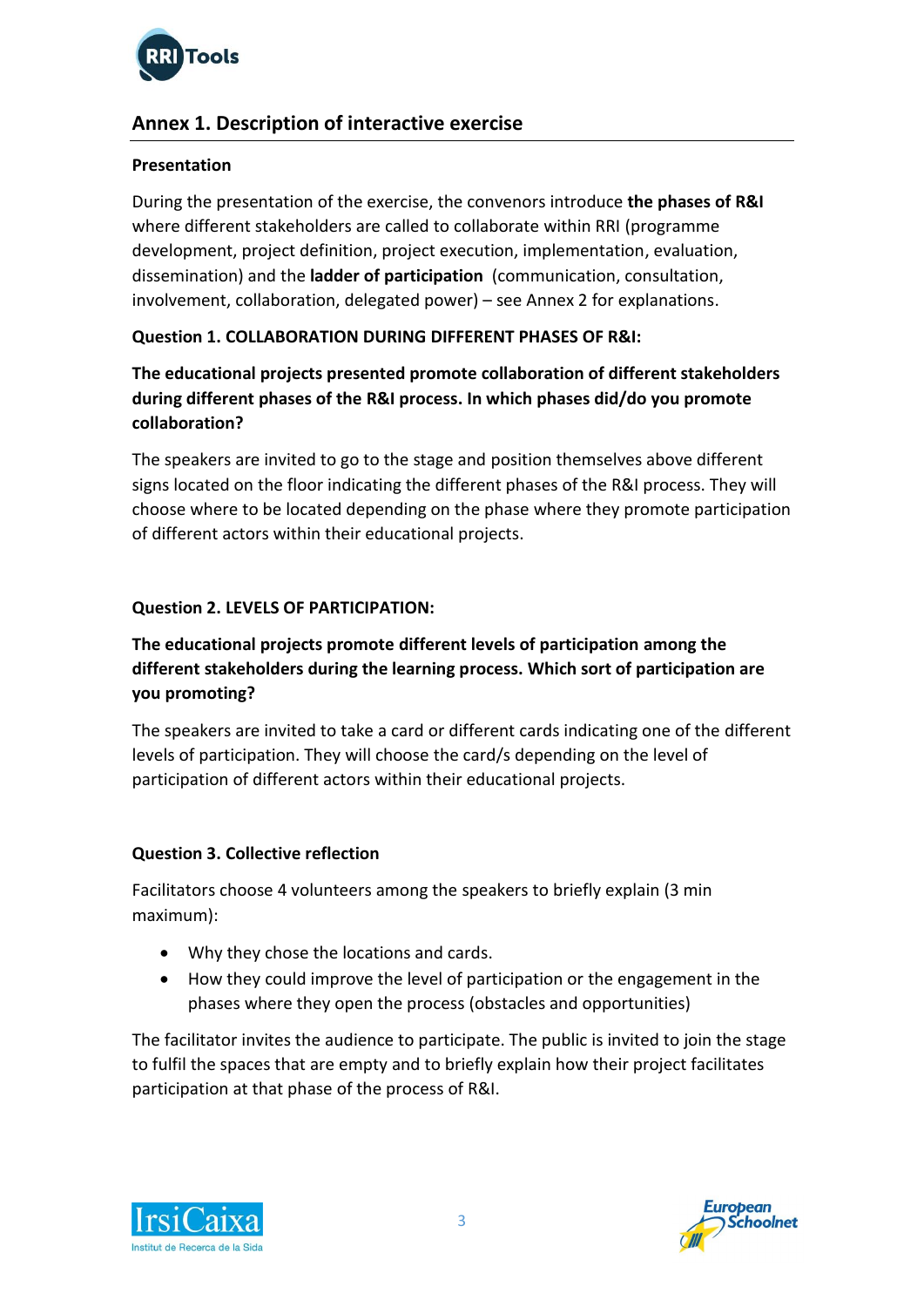

# **Annex 2. Explanation of "phases of R&I" and "ladder of participation"**

# **Phases of the R&I process**

RRI can be applied at multiple phases of the process: from upstream to throughout. Find below a brief description of these phases as described by the project [Engage2020:](http://engage2020.eu/media/Engage2020-Policy-Brief-Issue2_final.pdf)



## **BEFORE STARTING A R&I PROCESS**

#### **a) Program definition: Setting the R&I agenda**

To help different stakeholders to integrate and prioritize R&I topic lists to end up setting together the agenda of R&I programmes.

#### **DURING THE R&I PROCESS**

#### **b) Project definition: Defining the R&I process with permanent adjustment**

To consult stakeholders to monitor R&I through deliberative processes (for example through community advisory boards or living labs for open innovation).

#### **c) Project execution: Co-development of R&I**

To equitably involve a diversity of partners in performing the processes of R&I (for example through engagement processes such as [community based research](http://www.rri-tools.eu/how-to-pa-public-engagement#menu-anchor-id3-content) an[d citizen](http://www.rri-tools.eu/-/green_paper_library_elemt)  [science](http://www.rri-tools.eu/-/green_paper_library_elemt) projects where the involvement is not restricted to data collection).